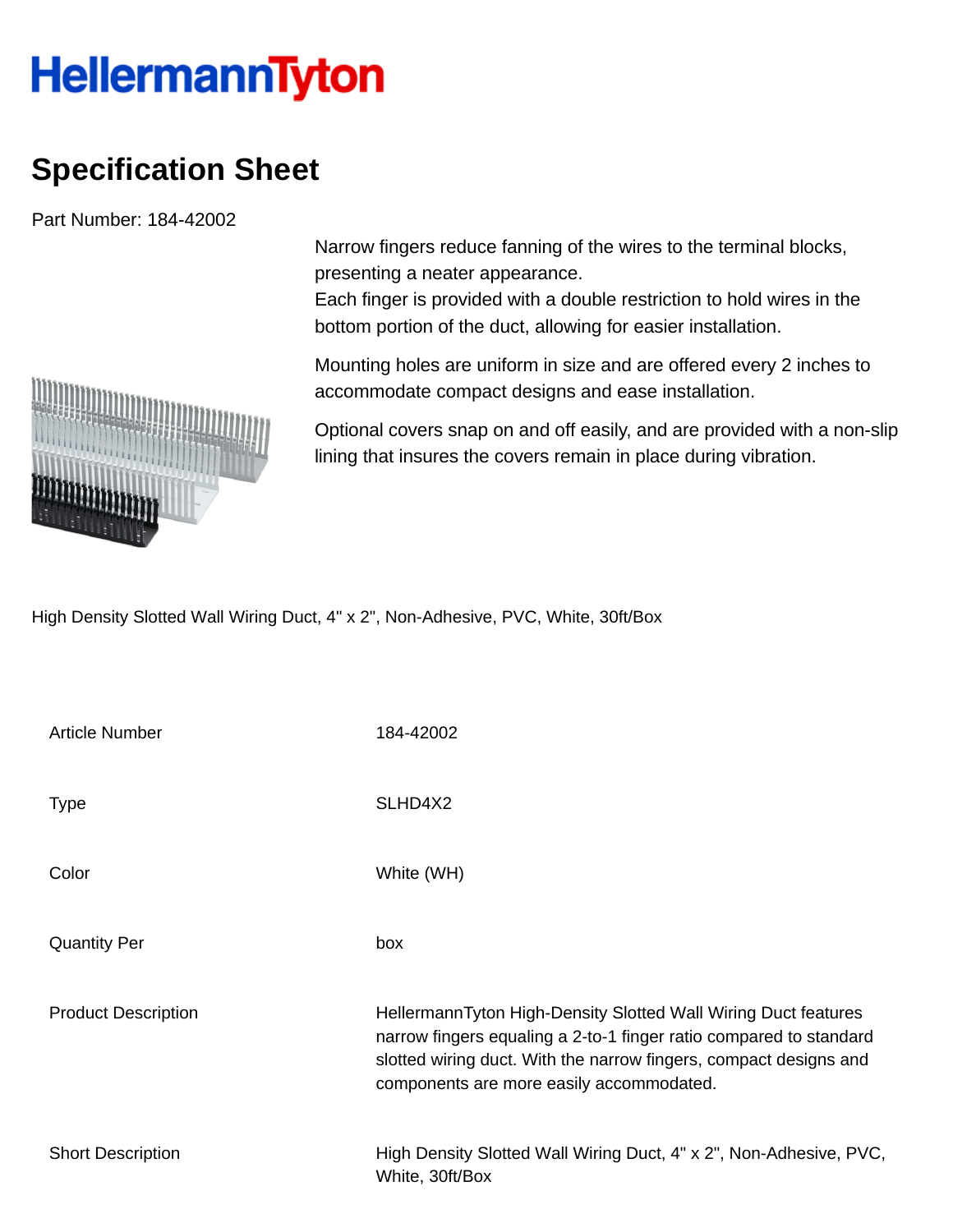| Length L (Imperial)                     | 6.0   |
|-----------------------------------------|-------|
| Length L (Metric)                       | 1.83  |
| Width W (Imperial)                      | 4.0   |
| Width W (Metric)                        | 101.6 |
| Height H (Imperial)                     | 2.07  |
| Height H (Metric)                       | 52.6  |
| <b>Mounting Hole Centers (Imperial)</b> | 2.0   |

| Material                     | Polyvinylchloride (PVC) |
|------------------------------|-------------------------|
| <b>Material Shortcut</b>     | <b>PVC</b>              |
| Flammability                 | Self-extinguishing      |
| Halogen Free                 | <b>No</b>               |
| <b>Operating Temperature</b> | +122°F (+50°C)          |
| Reach Compliant (Article 33) | No                      |